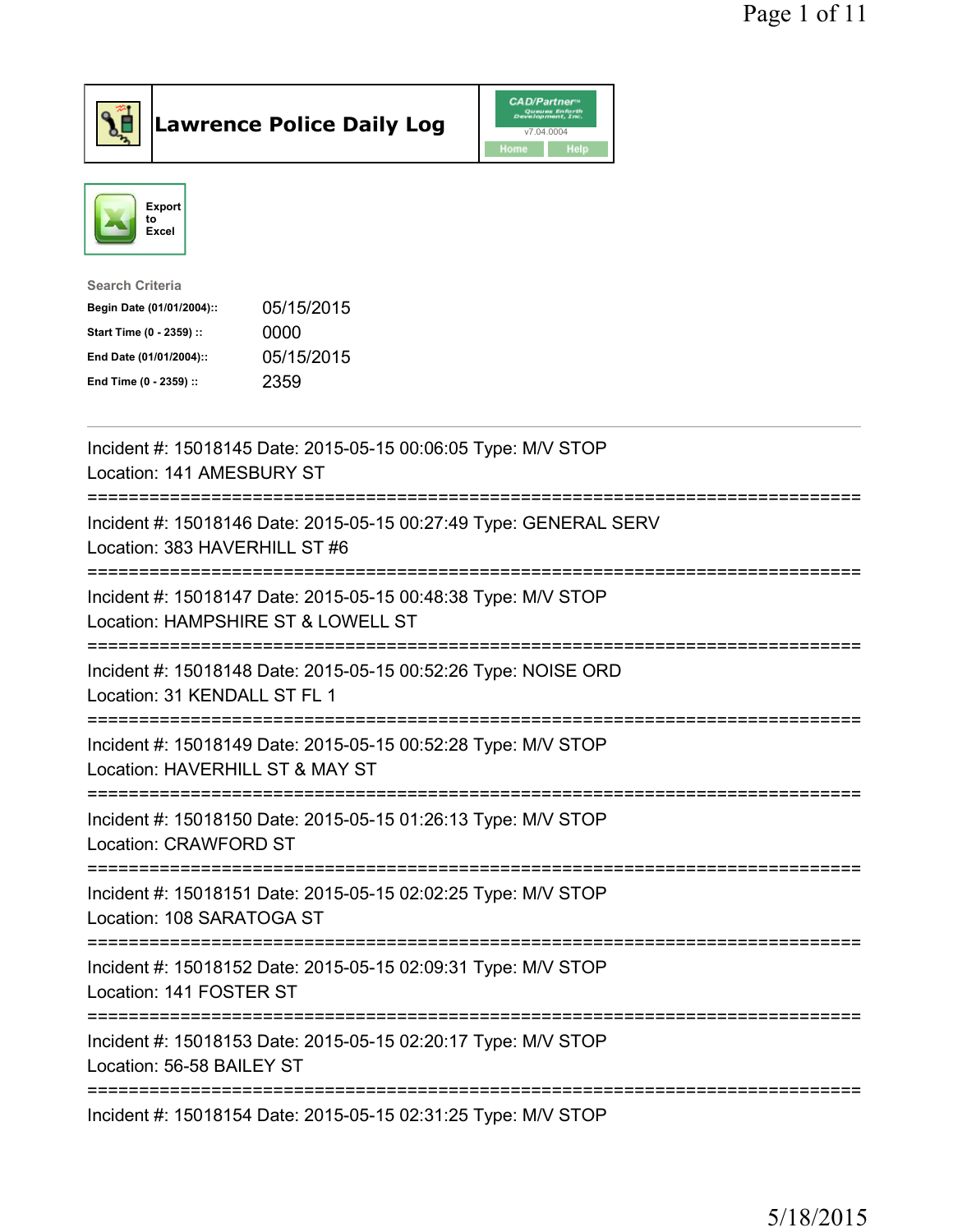| Location: 144-146 BAILEY ST                                                                                                          |
|--------------------------------------------------------------------------------------------------------------------------------------|
| Incident #: 15018155 Date: 2015-05-15 02:41:29 Type: M/V STOP<br>Location: 129 ABBOTT ST<br>================================         |
| Incident #: 15018156 Date: 2015-05-15 02:56:01 Type: M/V STOP<br>Location: 75 MANCHESTER ST<br>=================================     |
| Incident #: 15018157 Date: 2015-05-15 02:56:35 Type: M/V STOP<br>Location: 250 FARNHAM ST                                            |
| ================================<br>Incident #: 15018158 Date: 2015-05-15 03:22:00 Type: M/V STOP<br>Location: 1 MILL ST             |
| Incident #: 15018159 Date: 2015-05-15 03:24:46 Type: ROBBERY ARMED<br>Location: 418 HOWARD ST FL 1                                   |
| Incident #: 15018160 Date: 2015-05-15 04:57:45 Type: B&E/MV/PAST<br>Location: WALK IN / 4 WASHINGTON ST<br>.------------------------ |
| Incident #: 15018161 Date: 2015-05-15 05:28:18 Type: ALARM/BURG<br>Location: 73 WINTHROP AV                                          |
| Incident #: 15018162 Date: 2015-05-15 05:59:49 Type: AUTO ACC/UNK PI<br>Location: 21 NESMITH ST                                      |
| Incident #: 15018163 Date: 2015-05-15 06:01:49 Type: M/V STOP<br>Location: HAVERHILL ST & MIDDLEBURY ST                              |
| Incident #: 15018164 Date: 2015-05-15 06:06:43 Type: M/V STOP<br>Location: CEDAR ST & HAMPSHIRE ST                                   |
| Incident #: 15018165 Date: 2015-05-15 06:07:30 Type: DOMESTIC/PROG<br>Location: 24 WILLIAM ST FL 1                                   |
| Incident #: 15018166 Date: 2015-05-15 06:12:20 Type: M/V STOP<br>Location: HAMPSHIRE ST & PARK ST                                    |
| Incident #: 15018167 Date: 2015-05-15 06:20:29 Type: M/V STOP<br>Location: AMES ST & OHIO AV                                         |
| Incident #: 15018168 Date: 2015-05-15 06:34:00 Type: M/V STOP<br>Location: CANAL ST & FRANKLIN ST                                    |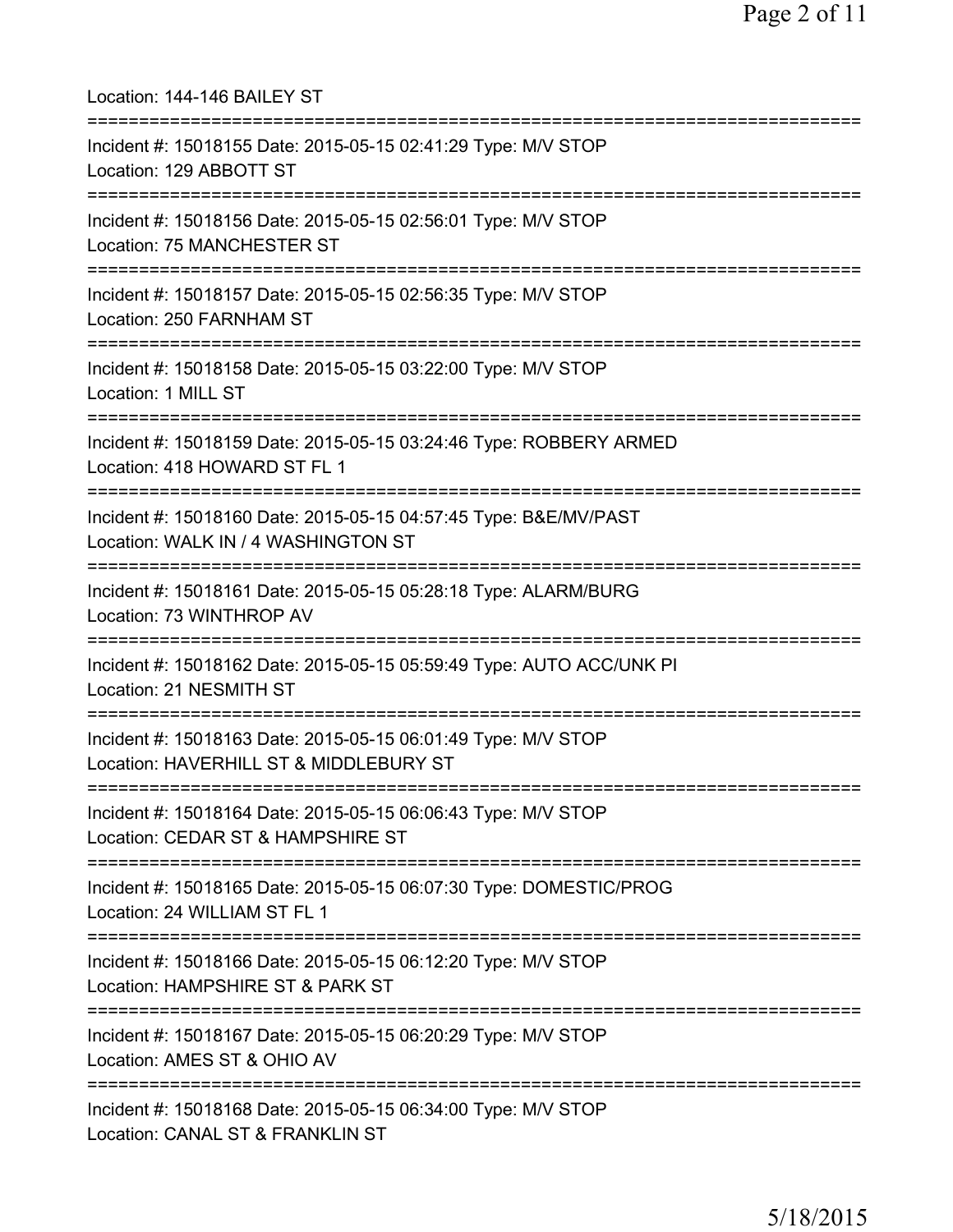| Incident #: 15018169 Date: 2015-05-15 06:34:24 Type: M/V STOP<br>Location: HAMPSHIRE ST & LEBANON ST<br>=========================    |
|--------------------------------------------------------------------------------------------------------------------------------------|
| Incident #: 15018170 Date: 2015-05-15 07:01:27 Type: M/V STOP<br><b>Location: PEARL ST</b>                                           |
| Incident #: 15018172 Date: 2015-05-15 07:18:43 Type: LOST PROPERTY<br>Location: YMCA / 40 LAWRENCE ST                                |
| Incident #: 15018171 Date: 2015-05-15 07:20:10 Type: MV/BLOCKING<br>Location: 6 MONTGOMERY ST                                        |
| Incident #: 15018173 Date: 2015-05-15 07:40:33 Type: M/V STOP<br>Location: PHILLIPS ST & SALEM ST                                    |
| Incident #: 15018174 Date: 2015-05-15 07:44:51 Type: CLOSE STREET<br>Location: BLANCHARD ST & FARNHAM ST                             |
| Incident #: 15018175 Date: 2015-05-15 07:58:09 Type: M/V STOP<br>Location: LORING & PHILLIPS                                         |
| Incident #: 15018176 Date: 2015-05-15 08:03:56 Type: M/V STOP<br>Location: WINTHROP AV & N PARISH RD<br>========================     |
| Incident #: 15018177 Date: 2015-05-15 08:12:25 Type: M/V STOP<br>Location: 59 AMES ST                                                |
| Incident #: 15018178 Date: 2015-05-15 08:52:27 Type: ALARMS<br>Location: 26 INTERNATIONAL WY                                         |
| Incident #: 15018179 Date: 2015-05-15 09:16:32 Type: SUS PERS/MV<br>Location: METHUEN ST & MILL ST                                   |
| Incident #: 15018180 Date: 2015-05-15 09:18:42 Type: LIC PLATE STO<br>Location: 28 JAMAICA ST                                        |
| Incident #: 15018181 Date: 2015-05-15 09:42:44 Type: M/V STOP<br>Location: COMMON ST & JACKSON ST<br>=============================== |
| Incident #: 15018182 Date: 2015-05-15 09:46:00 Type: A&B PAST<br>Location: ARLINGTON SCHOOL / 150 ARLINGTON ST                       |
|                                                                                                                                      |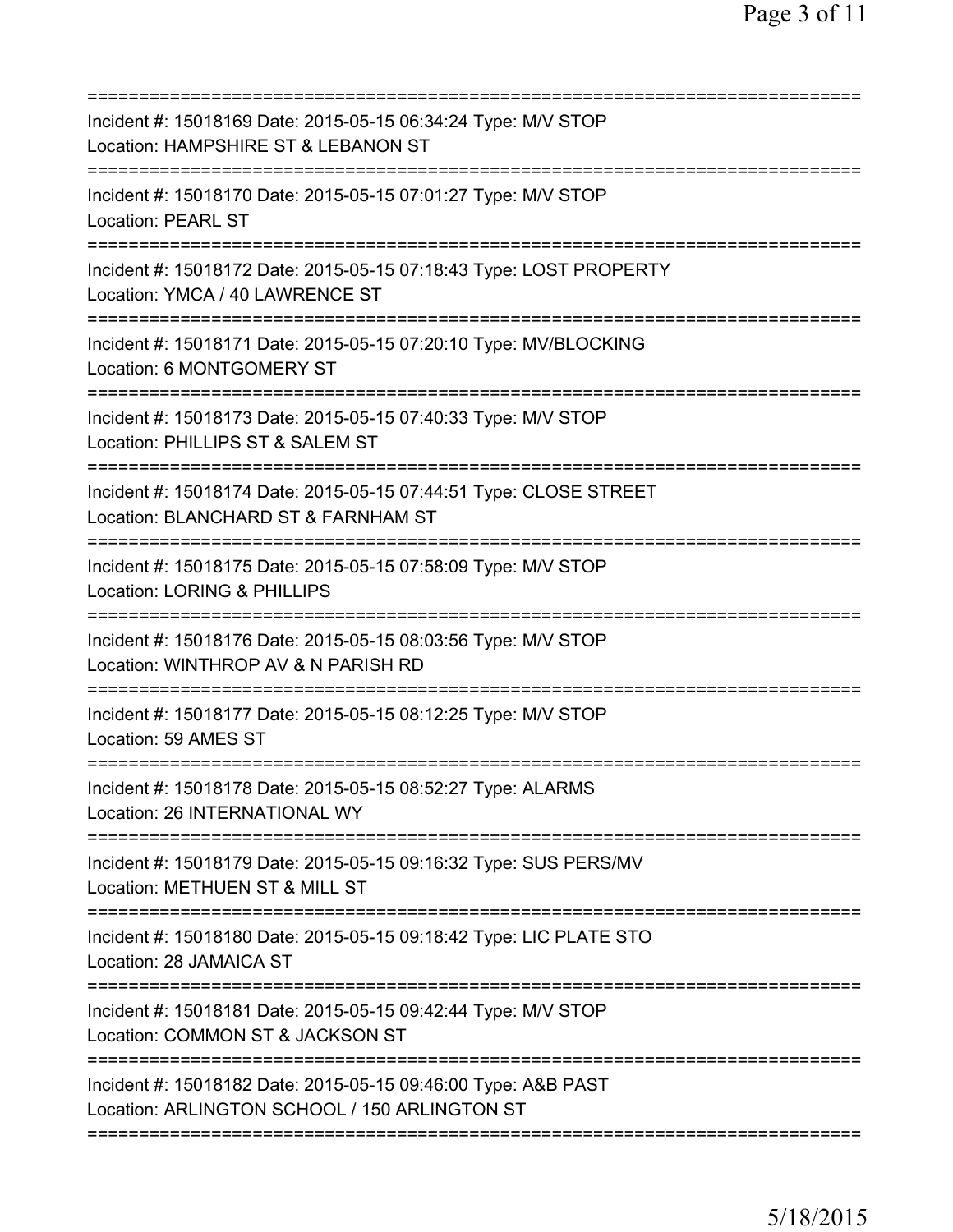Incident #: 15018183 Date: 2015-05-15 09:46:59 Type: INVESTIGATION Location: LAWRENCE HIGH SCHOOL / 70 N PARISH RD =========================================================================== Incident #: 15018184 Date: 2015-05-15 09:52:25 Type: INVESTIGATION Location: GUILMETTE SCHOOL / 80 BODWELL ST =========================================================================== Incident #: 15018185 Date: 2015-05-15 10:01:46 Type: INVESTIGATION Location: 90 LOWELL ST =========================================================================== Incident #: 15018186 Date: 2015-05-15 10:02:28 Type: INVESTIGATION Location: 90 LOWELL ST =========================================================================== Incident #: 15018187 Date: 2015-05-15 10:03:24 Type: INVESTIGATION Location: 90 LOWELL ST =========================================================================== Incident #: 15018188 Date: 2015-05-15 10:04:11 Type: INVESTIGATION Location: 90 LOWELL ST =========================================================================== Incident #: 15018189 Date: 2015-05-15 10:13:47 Type: PARK & WALK Location: BROADWAY & BROADWAY CT =========================================================================== Incident #: 15018190 Date: 2015-05-15 10:16:17 Type: INVESTIGATION Location: LAWRENCE HIGH SCHOOL / 70 N PARISH RD =========================================================================== Incident #: 15018191 Date: 2015-05-15 10:21:42 Type: DRUG VIO Location: 243 ERVING AV =========================================================================== Incident #: 15018192 Date: 2015-05-15 10:34:53 Type: INVESTIGATION Location: BRUCE SCHOOL / 135 BUTLER ST =========================================================================== Incident #: 15018193 Date: 2015-05-15 10:37:13 Type: FIGHT Location: 70 N PARISH RD =========================================================================== Incident #: 15018194 Date: 2015-05-15 10:46:19 Type: TRESPASSING Location: 481 HAMPSHIRE ST =========================================================================== Incident #: 15018195 Date: 2015-05-15 10:50:54 Type: M/V STOP Location: 74 BENNINGTON ST =========================================================================== Incident #: 15018196 Date: 2015-05-15 10:53:11 Type: GENERAL SERV Location: 25 BENNINGTON ST =========================================================================== Incident #: 15018197 Date: 2015-05-15 10:55:06 Type: MEDIC SUPPORT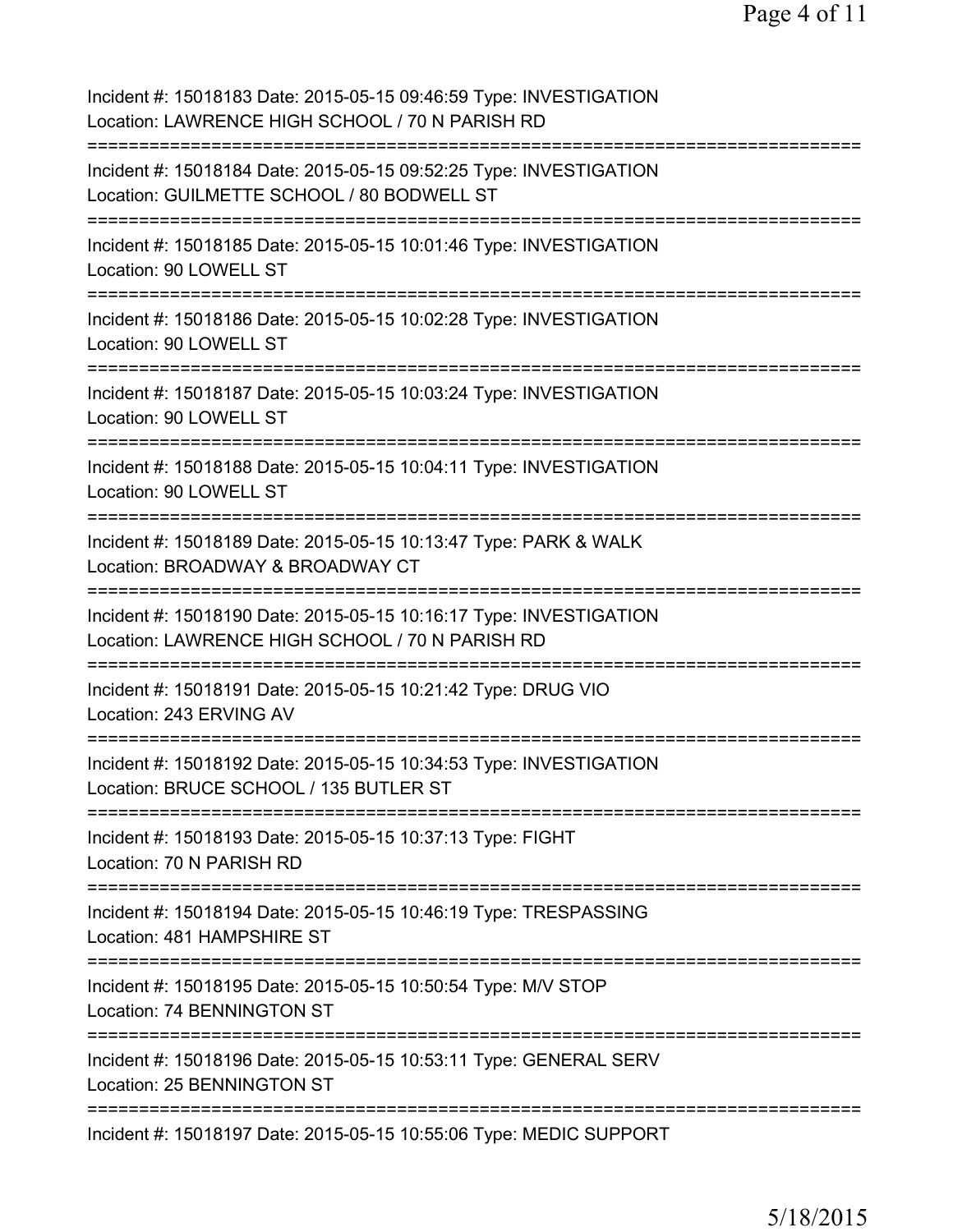Location: 168 PHILLIPS ST =========================================================================== Incident #: 15018198 Date: 2015-05-15 10:55:47 Type: CONFIS PROP Location: 165 CRAWFORD ST =========================================================================== Incident #: 15018199 Date: 2015-05-15 11:02:34 Type: GENERAL SERV Location: 42 HOLLY ST =========================================================================== Incident #: 15018200 Date: 2015-05-15 11:08:28 Type: M/V STOP Location: HAVERHILL ST & JACKSON ST =========================================================================== Incident #: 15018201 Date: 2015-05-15 11:11:59 Type: MAL DAMAGE Location: 85 SALEM ST =========================================================================== Incident #: 15018202 Date: 2015-05-15 11:16:57 Type: GENERAL SERV Location: 99 JACKSON ST =========================================================================== Incident #: 15018203 Date: 2015-05-15 11:20:22 Type: M/V STOP Location: ANDOVER ST & S BROADWAY =========================================================================== Incident #: 15018204 Date: 2015-05-15 11:28:31 Type: GENERAL SERV Location: 73 THORNTON AV =========================================================================== Incident #: 15018205 Date: 2015-05-15 11:33:37 Type: M/V STOP Location: 31 MANCHESTER ST =========================================================================== Incident #: 15018206 Date: 2015-05-15 11:34:41 Type: GENERAL SERV Location: 3 BOSTON ST =========================================================================== Incident #: 15018207 Date: 2015-05-15 11:34:53 Type: M/V STOP Location: 262 LAWRENCE ST =========================================================================== Incident #: 15018208 Date: 2015-05-15 11:44:30 Type: MAL DAMAGE Location: 4 BENNINGTON ST =========================================================================== Incident #: 15018209 Date: 2015-05-15 11:48:05 Type: MAN DOWN Location: 84 ARLINGTON ST =========================================================================== Incident #: 15018210 Date: 2015-05-15 11:49:03 Type: M/V STOP Location: ANDOVER ST & S BROADWAY =========================================================================== Incident #: 15018211 Date: 2015-05-15 11:55:19 Type: M/V STOP Location: 45 MORTON ST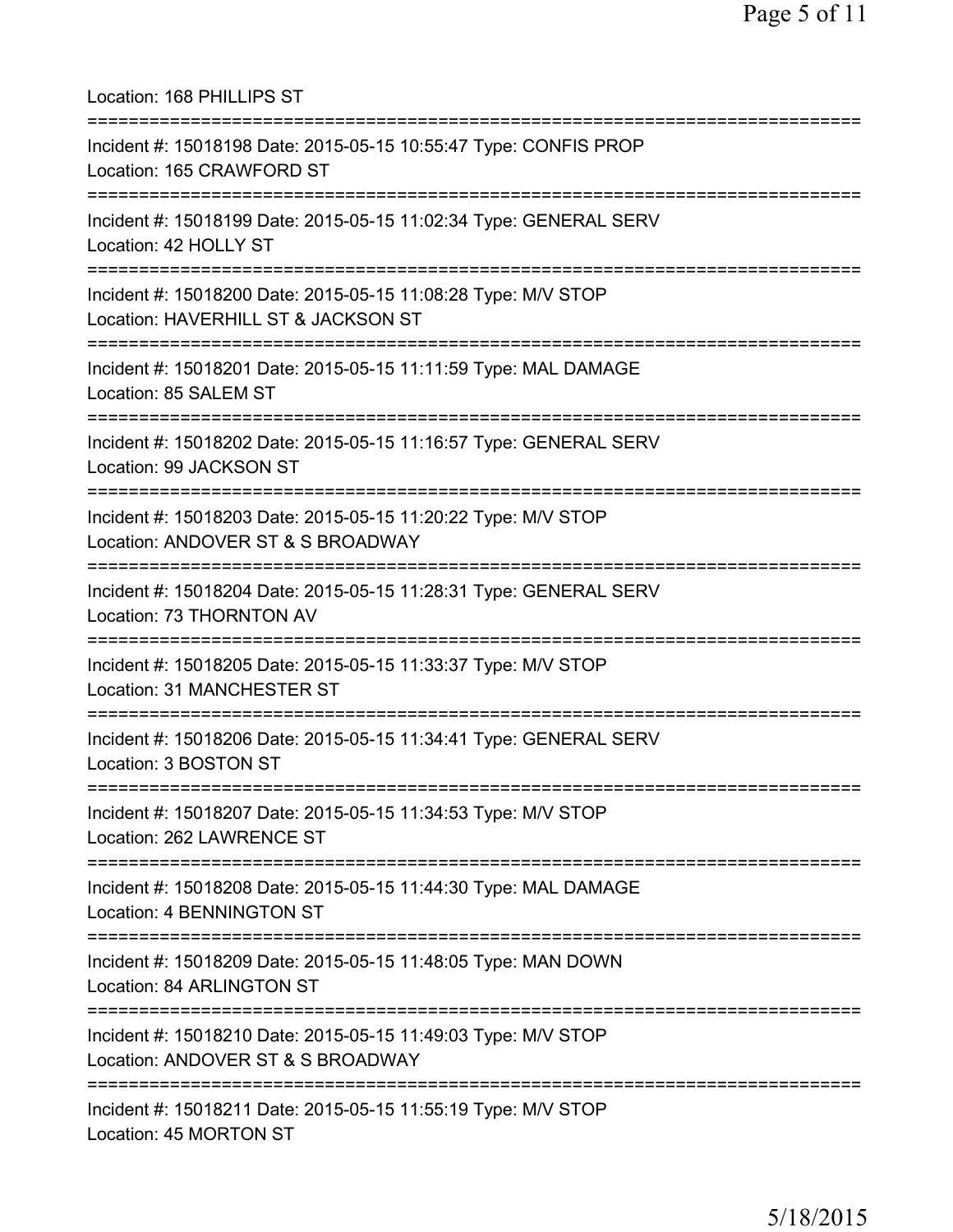| Incident #: 15018212 Date: 2015-05-15 12:02:40 Type: M/V STOP<br>Location: 205 BROADWAY                               |
|-----------------------------------------------------------------------------------------------------------------------|
| Incident #: 15018213 Date: 2015-05-15 12:35:32 Type: DRUG OVERDOSE<br>Location: WEST ST                               |
| Incident #: 15018214 Date: 2015-05-15 13:00:14 Type: M/V STOP<br>Location: 168 WEST ST                                |
| Incident #: 15018215 Date: 2015-05-15 13:07:23 Type: MEDIC SUPPORT<br>Location: 48 HOLLY ST                           |
| Incident #: 15018216 Date: 2015-05-15 13:13:45 Type: INVESTIGATION<br>Location: LAWRENCE HIGH SCHOOL / 70 N PARISH RD |
| Incident #: 15018217 Date: 2015-05-15 13:30:04 Type: MEDIC SUPPORT<br>Location: 247 FARNHAM ST FL 2                   |
| Incident #: 15018218 Date: 2015-05-15 13:32:36 Type: KEEP PEACE<br>Location: 137 BERKELEY ST                          |
| Incident #: 15018219 Date: 2015-05-15 13:51:25 Type: SUS PERS/MV<br>Location: 191 PARKER ST                           |
| Incident #: 15018220 Date: 2015-05-15 13:57:53 Type: MEDIC SUPPORT<br>Location: 17 CHICKERING ST                      |
| Incident #: 15018221 Date: 2015-05-15 13:58:10 Type: B&E/MV/PAST<br>Location: 95 BYRON AV                             |
| Incident #: 15018222 Date: 2015-05-15 13:59:57 Type: ALARMS<br>Location: 500 MERRIMACK ST                             |
| Incident #: 15018223 Date: 2015-05-15 14:03:59 Type: HIT & RUN M/V<br>Location: 139 S. BROADWAY                       |
| Incident #: 15018224 Date: 2015-05-15 14:09:58 Type: KEEP PEACE<br>Location: 304 MARKET ST                            |
| Incident #: 15018225 Date: 2015-05-15 14:12:18 Type: 209A/VIOLATION<br>Location: PARTHUM SCHOOL / 255 E HAVERHILL ST  |
|                                                                                                                       |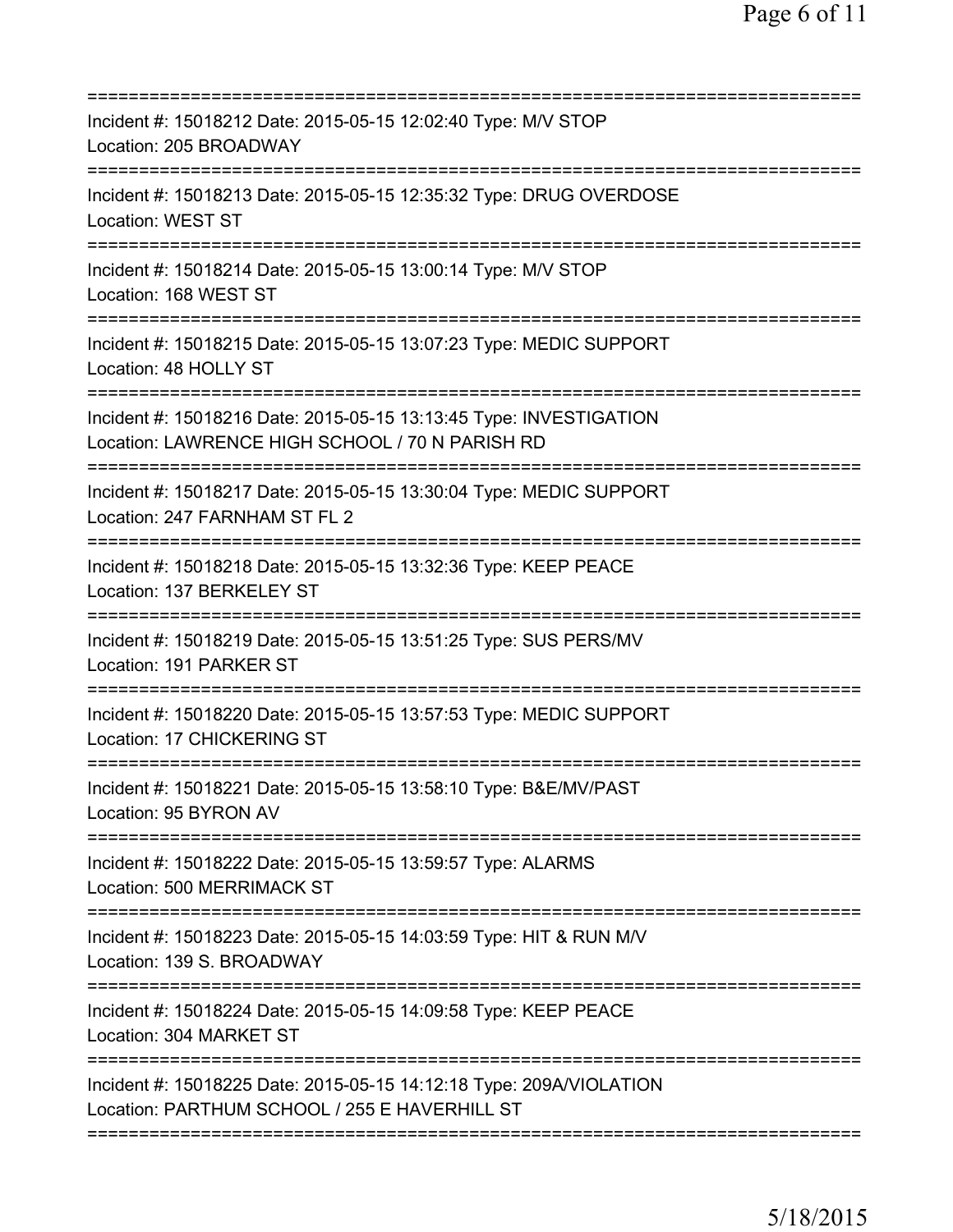| Incident #: 15018227 Date: 2015-05-15 14:17:25 Type: LARCENY/PAST<br>Location: 700 ESSEX ST                                      |
|----------------------------------------------------------------------------------------------------------------------------------|
| Incident #: 15018226 Date: 2015-05-15 14:18:37 Type: DRUG VIO<br>Location: 12 SPRINGFIELD ST FL 1                                |
| Incident #: 15018228 Date: 2015-05-15 14:26:53 Type: M/V STOP<br>Location: 278 LAWRENCE ST                                       |
| Incident #: 15018229 Date: 2015-05-15 14:35:24 Type: TRESPASSING<br>Location: 69 WINTHROP AV                                     |
| Incident #: 15018230 Date: 2015-05-15 14:42:18 Type: GENERAL SERV<br>Location: 3 STATE ST                                        |
| Incident #: 15018231 Date: 2015-05-15 14:50:48 Type: SHOPLIFTING<br>Location: CVS / 266 BROADWAY                                 |
| Incident #: 15018232 Date: 2015-05-15 14:53:36 Type: THREATS<br>Location: 220 ESSEX ST #207<br>===================               |
| Incident #: 15018233 Date: 2015-05-15 15:00:21 Type: WIRE DOWN<br>Location: 14 TEMPLE ST                                         |
| Incident #: 15018234 Date: 2015-05-15 15:07:25 Type: 911 HANG UP<br>Location: 634 HAVERHILL ST                                   |
| Incident #: 15018235 Date: 2015-05-15 15:12:18 Type: GUN CALL<br>Location: LAWRENCE ST & STEARNS AV                              |
| Incident #: 15018236 Date: 2015-05-15 15:22:22 Type: MV/BLOCKING<br>Location: 253 S UNION ST                                     |
| ===============================<br>Incident #: 15018237 Date: 2015-05-15 15:24:13 Type: LARCENY/PAST<br>Location: 196 JACKSON ST |
| Incident #: 15018238 Date: 2015-05-15 15:32:03 Type: MAN DOWN<br>Location: AMABLE LIQUOR / 257 JACKSON ST                        |
| Incident #: 15018239 Date: 2015-05-15 15:34:30 Type: MEDIC SUPPORT<br>Location: 137 ARLINGTON ST #A                              |
| Incident #: 15018240 Date: 2015-05-15 15:39:33 Type: GANG                                                                        |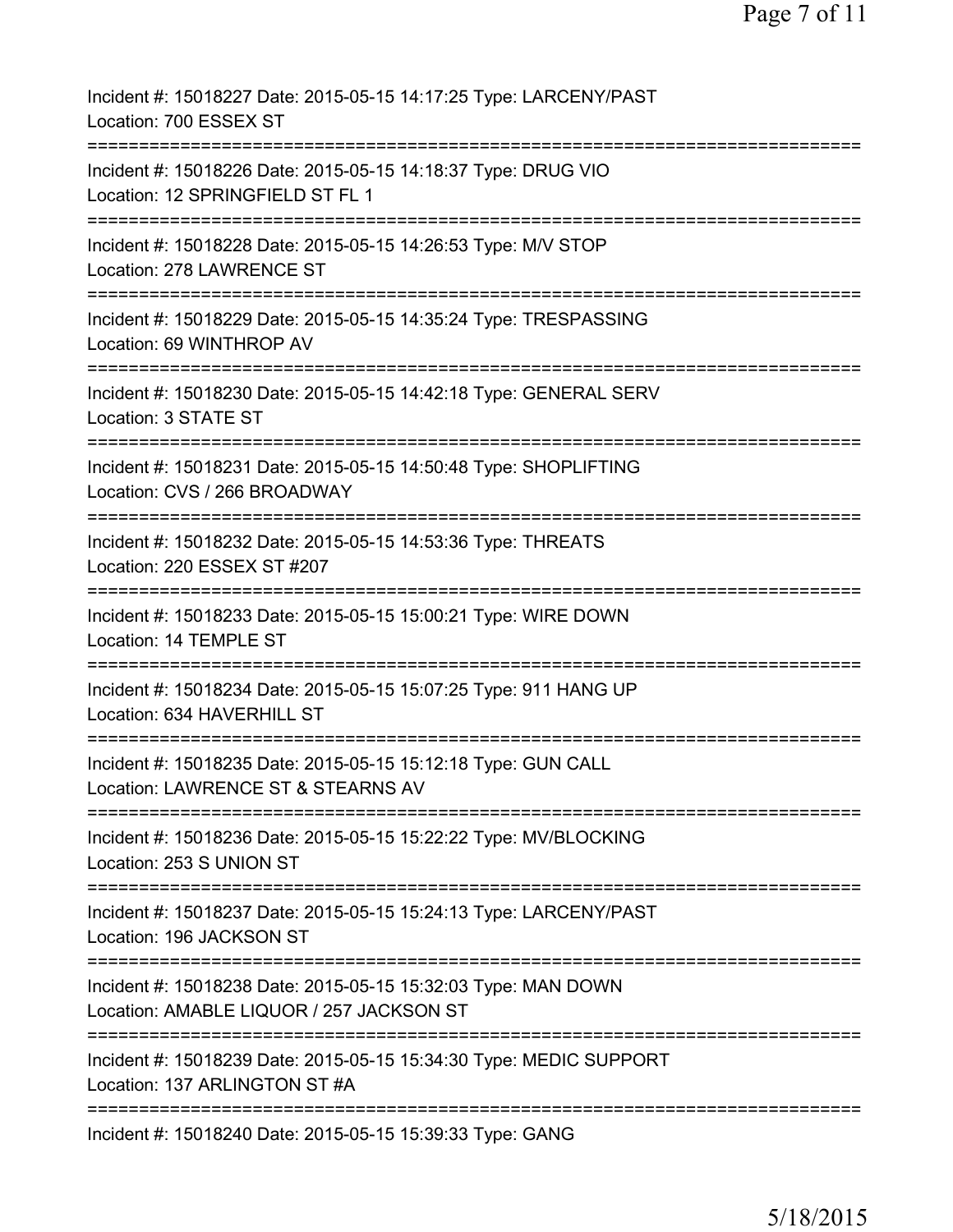Location: 75 NEWTON ST =========================================================================== Incident #: 15018241 Date: 2015-05-15 16:05:07 Type: DISABLED MV Location: E HAVERHILL ST & PROSPECT ST =========================================================================== Incident #: 15018242 Date: 2015-05-15 16:06:31 Type: DISTURBANCE Location: 444 CANAL ST =========================================================================== Incident #: 15018243 Date: 2015-05-15 16:15:29 Type: LOST PROPERTY Location: S UNION ST & SALEM ST =========================================================================== Incident #: 15018244 Date: 2015-05-15 16:29:02 Type: CK WELL BEING Location: 117 GARDEN ST =========================================================================== Incident #: 15018245 Date: 2015-05-15 16:29:25 Type: ANIMAL COMPL Location: 3 FULTON ST =========================================================================== Incident #: 15018246 Date: 2015-05-15 16:31:34 Type: DOMESTIC/PROG Location: 137 BERKELEY ST #REAR FL 2ND =========================================================================== Incident #: 15018247 Date: 2015-05-15 16:37:26 Type: MEDIC SUPPORT Location: 14 CRESTSHIRE DR =========================================================================== Incident #: 15018248 Date: 2015-05-15 16:41:06 Type: SUS PERS/MV Location: 6 AMES ST =========================================================================== Incident #: 15018250 Date: 2015-05-15 17:06:49 Type: MV/BLOCKING Location: MCCANN LIQUORS / 253 S UNION ST =========================================================================== Incident #: 15018249 Date: 2015-05-15 17:07:25 Type: UNWANTEDGUEST Location: 1 SARGENT ST =========================================================================== Incident #: 15018251 Date: 2015-05-15 17:08:51 Type: MV/BLOCKING Location: 140-142 ANDOVER ST =========================================================================== Incident #: 15018252 Date: 2015-05-15 17:31:41 Type: M/V STOP Location: AMESBURY ST & COMMON ST =========================================================================== Incident #: 15018253 Date: 2015-05-15 17:32:12 Type: M/V STOP Location: S BROADWAY & SALEM ST =========================================================================== Incident #: 15018254 Date: 2015-05-15 17:52:39 Type: M/V STOP Location: BROADWAY & CANAL ST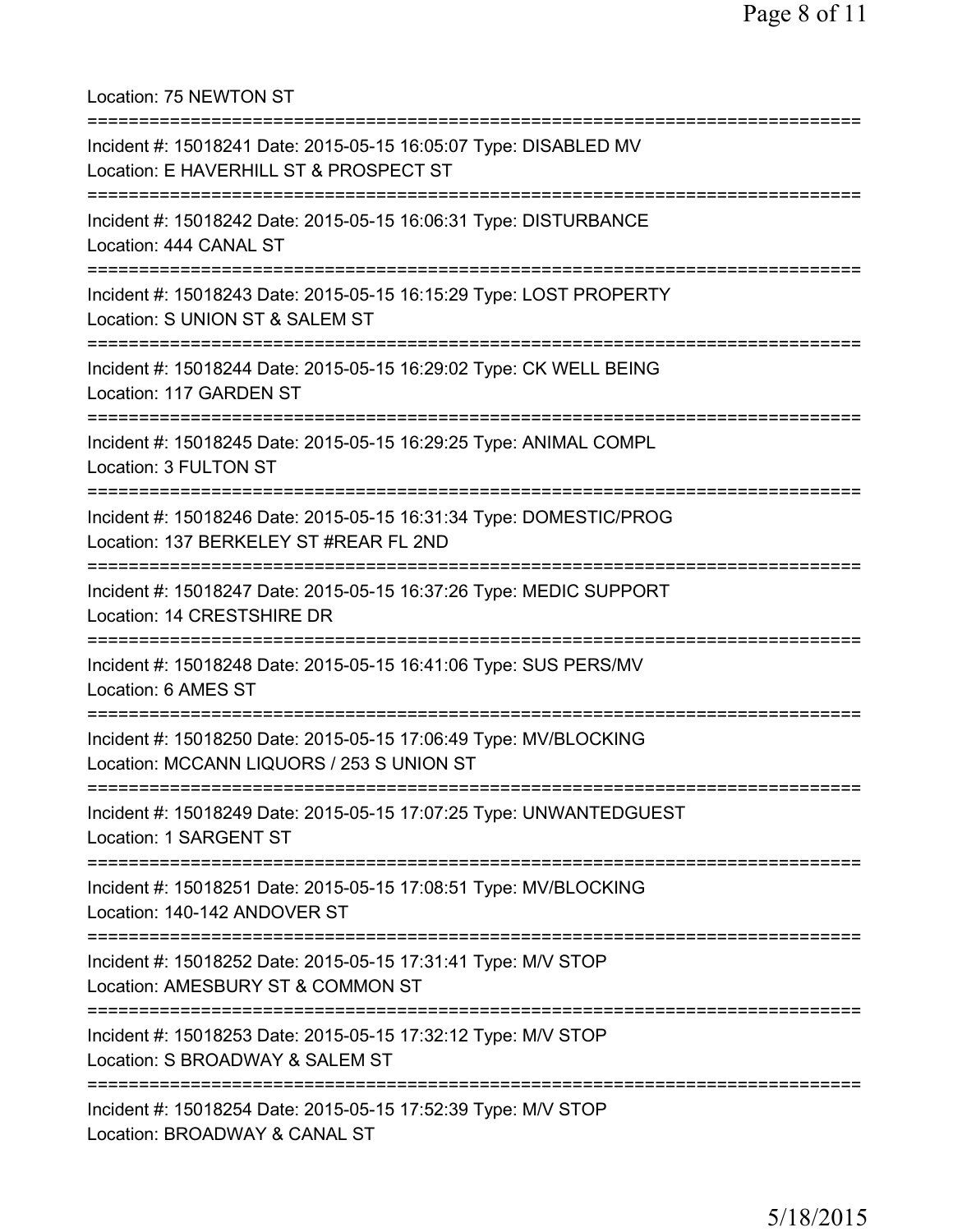| Incident #: 15018255 Date: 2015-05-15 17:55:58 Type: INVESTIGATION<br>Location: 19 RIDGE RD<br>========================                                  |
|----------------------------------------------------------------------------------------------------------------------------------------------------------|
| Incident #: 15018256 Date: 2015-05-15 18:04:42 Type: CHILD ABUSE<br><b>Location: 21 SAUNDERS ST</b>                                                      |
| Incident #: 15018257 Date: 2015-05-15 18:09:43 Type: DOMESTIC/PROG<br>Location: 3 EASTON ST                                                              |
| Incident #: 15018258 Date: 2015-05-15 18:22:47 Type: DISTURBANCE<br>Location: 224 WATER ST FL 1                                                          |
| Incident #: 15018259 Date: 2015-05-15 18:30:52 Type: NOISE ORD<br>Location: 68 BERKELEY ST FL 2                                                          |
| Incident #: 15018260 Date: 2015-05-15 18:41:52 Type: GENERAL SERV<br>Location: 32 AVON ST                                                                |
| Incident #: 15018261 Date: 2015-05-15 18:44:26 Type: ALARM/BURG<br>Location: 1ST BAPTIST HATIAN CHURCH / 150 GARDEN ST                                   |
| Incident #: 15018262 Date: 2015-05-15 18:52:41 Type: SUICIDE ATTEMPT<br>Location: 16 SPRINGFIELD ST FL 2<br>=========================<br>:============== |
| Incident #: 15018263 Date: 2015-05-15 19:01:12 Type: NOISE ORD<br>Location: 198 ESSEX ST #106                                                            |
| Incident #: 15018264 Date: 2015-05-15 19:07:01 Type: WARRANT SERVE<br>Location: 198 LAWRENCE ST                                                          |
| Incident #: 15018265 Date: 2015-05-15 19:09:52 Type: DOMESTIC/PAST<br>Location: 3 EASTON ST                                                              |
| Incident #: 15018266 Date: 2015-05-15 19:32:58 Type: NOISE ORD<br>Location: 118 BROOKFIELD ST                                                            |
| Incident #: 15018267 Date: 2015-05-15 19:46:26 Type: TOW OF M/V<br>Location: 380 BROADWAY                                                                |
| Incident #: 15018268 Date: 2015-05-15 20:14:16 Type: DISORDERLY<br>Location: BROOKFIELD ST & INMAN ST                                                    |
|                                                                                                                                                          |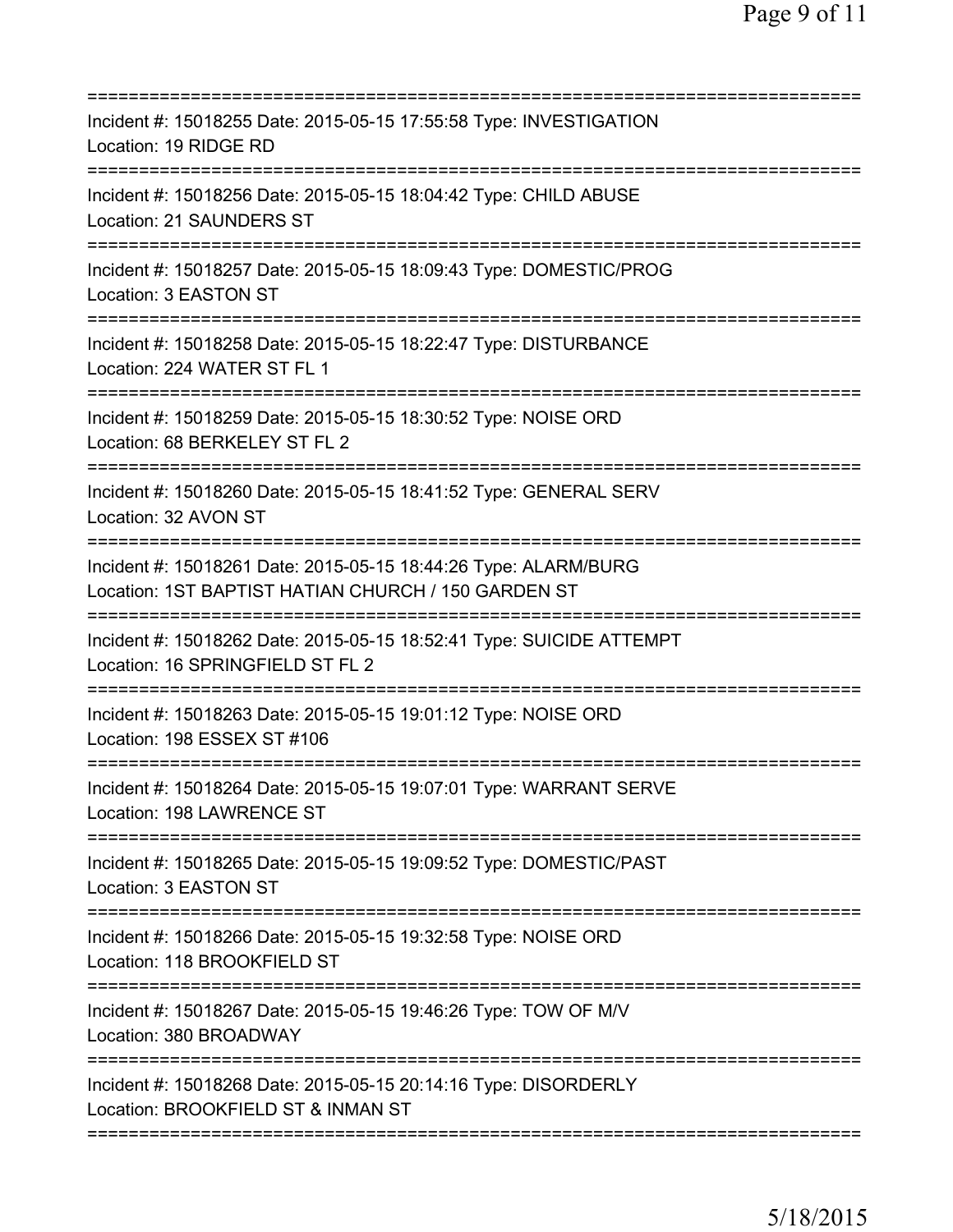| Incident #: 15018269 Date: 2015-05-15 20:40:37 Type: SUS PERS/MV<br>Location: 1 MILL ST                                   |
|---------------------------------------------------------------------------------------------------------------------------|
| Incident #: 15018270 Date: 2015-05-15 20:53:05 Type: THREATS<br>Location: PROVIDENCE ST                                   |
| Incident #: 15018271 Date: 2015-05-15 21:00:24 Type: M/V STOP<br>Location: COMMON ST & NEWBURY ST                         |
| Incident #: 15018272 Date: 2015-05-15 21:03:46 Type: M/V STOP<br>Location: KINGSTON ST & NEWTON ST                        |
| ==========================<br>Incident #: 15018273 Date: 2015-05-15 21:46:37 Type: LIC PLATE STO<br>Location: 32 DOYLE ST |
| ===================<br>Incident #: 15018274 Date: 2015-05-15 21:49:53 Type: CHILD ABUSE<br>Location: AMES ST & BYRON AV   |
| Incident #: 15018275 Date: 2015-05-15 21:57:45 Type: SUICIDE ATTEMPT<br>Location: 4 MAPLE ST FL 2                         |
| Incident #: 15018276 Date: 2015-05-15 21:58:19 Type: M/V STOP<br>Location: ESSEX ST & UNION ST                            |
| Incident #: 15018277 Date: 2015-05-15 22:07:45 Type: SUS PERS/MV<br>Location: BROOK ST & UNION ST                         |
| Incident #: 15018278 Date: 2015-05-15 22:11:21 Type: ALARM/BURG<br>Location: LA VECINA BEAUTY SUPPLY / 195 LAWRENCE ST    |
| Incident #: 15018279 Date: 2015-05-15 22:14:52 Type: M/V STOP<br>Location: ESSEX ST & HAMPSHIRE ST                        |
| Incident #: 15018280 Date: 2015-05-15 22:24:42 Type: E911 HANGUP<br>Location: 18 WILMOT ST                                |
| Incident #: 15018281 Date: 2015-05-15 22:25:03 Type: ALARM/BURG<br>Location: LAWRENCE SENIOR CENTER / 155 HAVERHILL ST    |
| ============================<br>Incident #: 15018282 Date: 2015-05-15 22:46:52 Type: LOUD NOISE<br>Location: 447 ESSEX ST |
| Incident #: 15018283 Date: 2015-05-15 22:56:53 Type: ALARM/BURG                                                           |